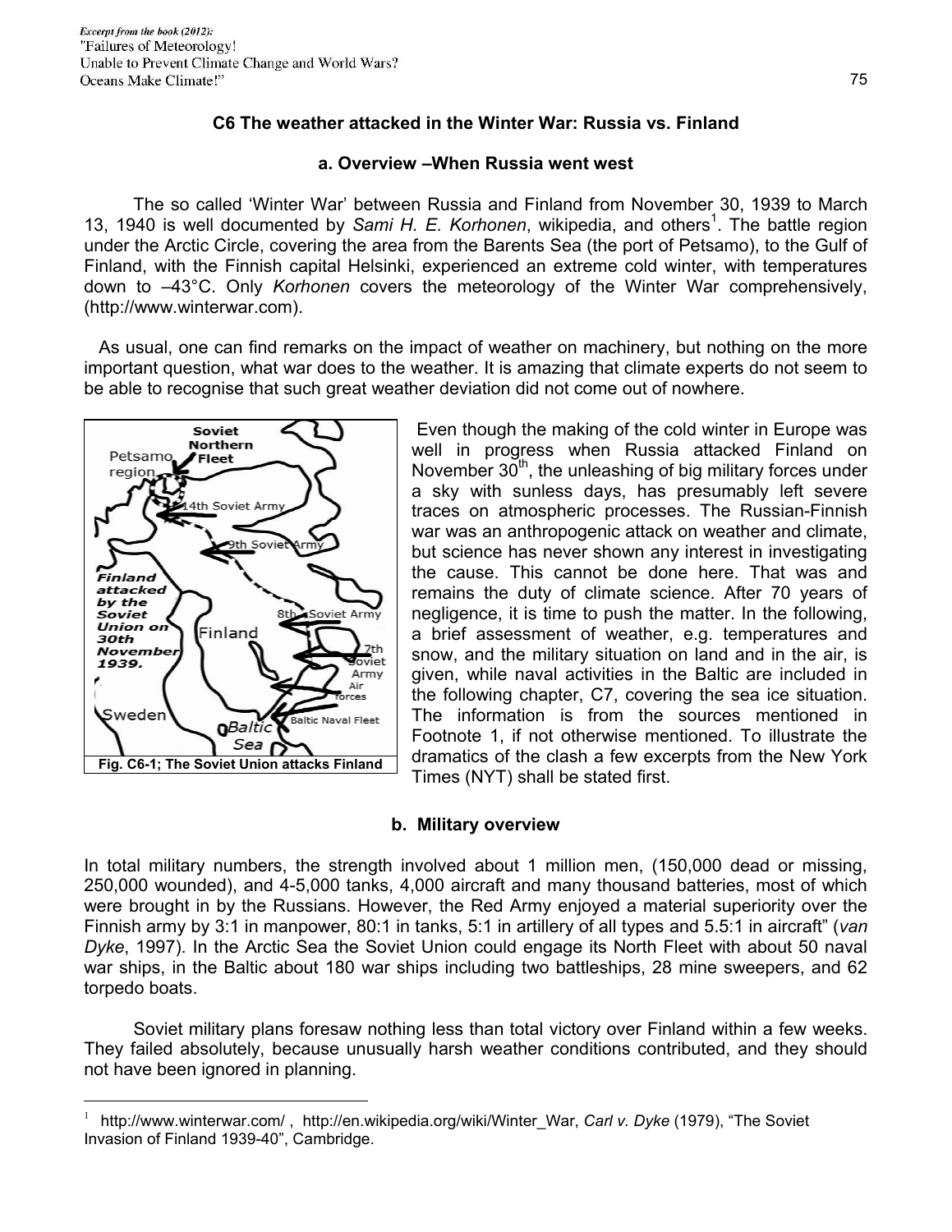The Soviet forces attacked with four armies, comprised of about 20 divisions, along the entire eastern border of Finland . The main battlefield was the so-called Mannheimer Line located on the Karelian Isthmus , defended by 130,000 Finns against the attacking 250,000 soldiers of the Red Army.

 The stories that can and should be told and scrutinized with regard to their massive interference in atmospheric processes exist in large numbers. Here are a few, from the first three weeks (Nov. 30 - to Dec. 21) just to show that this aspect needs to be taken seriously by science.

# **The New York Times reported**

In the following there is a chronology collected from The New York Times<sup>2</sup>:

 November 30, 1939: The Finnish army's strength along the entire 750-miles north-to-south front is said to be 250,000 regular troops and 100,000 men of the volunteer corps. (NYT, December 4, 1939). About the southern Karelian front it was said that a force of about 40,000 Finnish troops were pitted against 70,000 or 80,000 Red Army troops. (NYT, ditto).

December 2, 1939: "Snow began falling on Helsinki, where relief workers sought to extinguish fires and to clear away rubble before Russian bombers returned again with their rain of death". (NYT, 'The Week in Review', December 3 1939).

· December 17, 1939: "Last week's fighting took place on days, that saw the thermometer in Central Finland go no lower than 4 degrees below zero (-20°C), while in Karelia temperatures ranged from 5-14 degrees above Fahrenheit (-15 to -10° C). (NYT, The Week in Review, December 17, 1939).

• NOTE: Seewarte (1939), December 18, 1939; The German weather service observed that cyclone activities in the high North have strongly become active again, at the same time the extreme cold had been continuing in that area. At Spitsbergen , in a strong northerly air current -15°C has been measured, providing the European arctic sector with a very cold air mass.

December 21, 1939: "Russians retreat from Finland , in Arctic cold and snow". "By midafternoon the Finns were reportedly fighting in heavy snowstorm and subzero cold". (NYT, December 22 1939).

December 30, 1939: According to a review of the first month of the war, the Russians are now attacking on seven fronts with 700,000 men. Russian losses are estimated at 35,000 killed, 100,000 wounded, 332 tanks destroyed or captured. (NYT, December 31, 1939)

In January 1940 the war intensified. The horror was thoroughly reported by the NYT.

 $\overline{a}$ 





January 8, 1940: A record frost today covered Northern and Central Russia, with the thermometer at 31 degrees below zero Fahrenheit (-35°C), and impeded normal activity. (NYT, January 0 9, 1940).

 $2$  A more detailed chronology at: http://climate-ocean.com/, Chapter 2\_41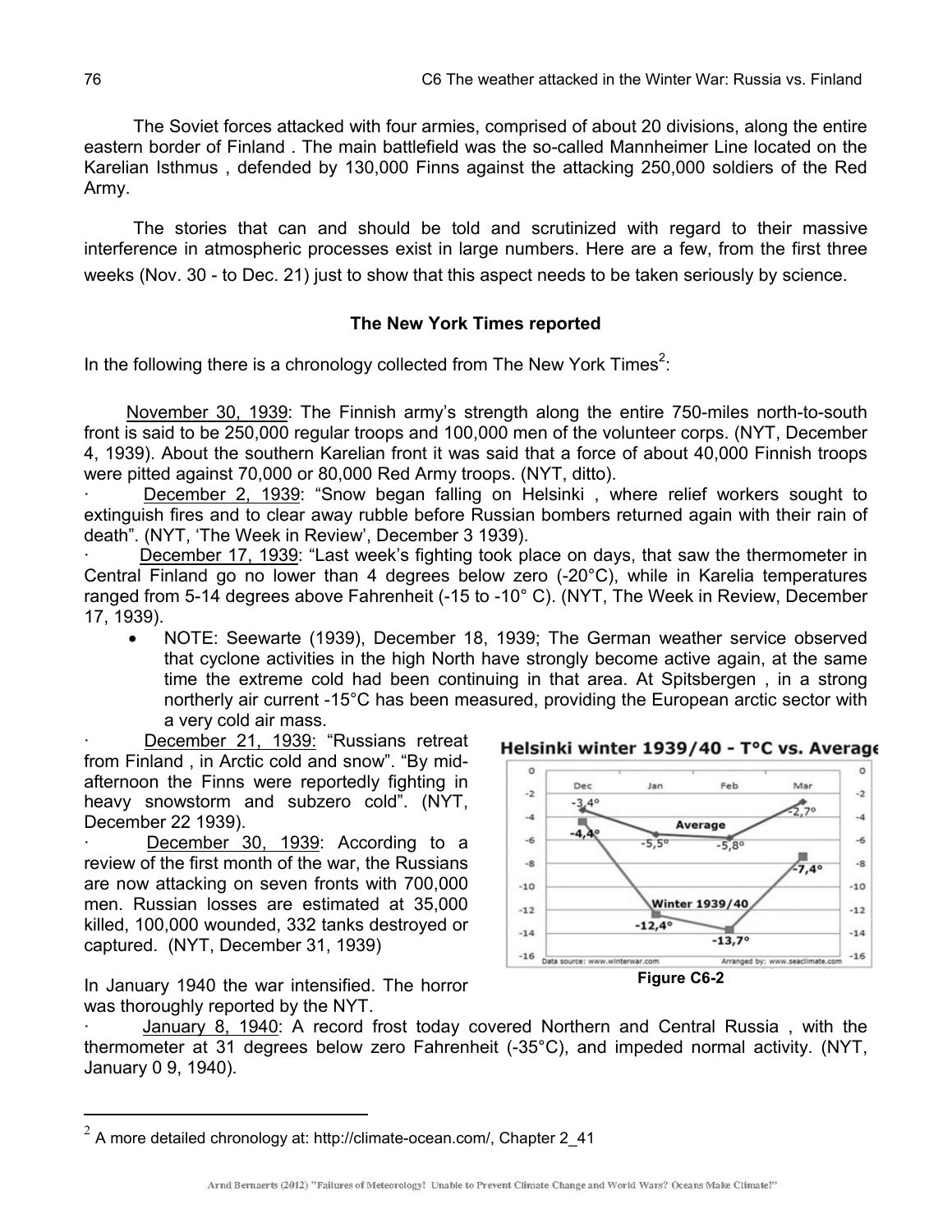· January 18, 1940: Russia deployed 2,000 large guns (NYT, January 18), which spat one hundred shells every minute (NYT, February 01) - but 'a pitiless deadly cold laid a glacial cover on Russia's war machinery tonight with phenomenal 54 degrees-below-zero temperatures' Fahrenheit (NYT, January 18).

January 21, 1940: "The cold polar air remained stagnant over vast areas of Europe and North America . Result: Some of the coldest weather in half a century. In Moscow the temperature on January 17<sup>th</sup> dropped to 49 degrees below zero Fahrenheit (-45°C), and in parts of Finland to 58 degrees below zero Fahrenheit. Such temperatures can be measured only on alcohol thermometers, because mercury freezes solid at 38 degrees below zero." (NYT, January 21, 1940, Weekend in Review, Title: War in the Cold).

January 27, 1940: Helsinki . "Victims in the coldest winter in sixty years..." (NYT, January 27, 1940).

February 27, 1040: Koivisto lost, Finns admit. (NYT, February 27, 1940).

The following information is taken from wikipedia:

· An unknown number of Red Army troops froze to death in January, the number of soldiers injured by frostbite is estimated at 10,000 Russian, and 5,000 Finns.

The Soviets shipped massive numbers of new tanks and artillery pieces to the theater. Troops were increased from ten divisions to 25–26 divisions, 6–7 tank brigades and several independent tank platoons, totalling 600,000 men. On February 1 1940, the Red Army began a massive offensive, firing 300,000 shells into the Finnish lines in the first 24 hours of the bombardment.

## **c. Weather summary**

 Although the winter was very cold, and newspaper reports may have exaggerated the weather situation quite a bit, the winter 1939/40 based on Dec/Jan/Feb, was also the coldest since the 1890s (Fig. C6-2). But it is worth noting that in Helsinki February 1940 temperatures (mean: minus 13.7°C) had been the coldest since  $1829<sup>3</sup>$ . It is further to note that despite all newspaper reports, the south of Finland had statistically shown a considerably larger deviation downwards than those data from the region more adjacent to the Barents Sea. That has a lot to do with the activities of the Kriegsmarine in the southern Baltic and the North Sea, numerous belligerent naval attacks from Gdansk to Dover and Scotland, but also due to the Russian and Finnish naval war in the Gulf of Finland since November 1939. The latter is discussed in detail in the next section on sea ice during the first war winter.

 To discuss the Finnish winter weather as a subject of a small region of the entire European continent has too many limits in order to do it in the context of this work. If the Red Army started a massive offensive with 300,000 shells into the Finnish lines in the first 24 hours, in a cloudless sky it would have presumably zero effect on the above the scenario, but could e.g. increase precipitation as snow or rain within a distance of 1,000 km or more. In addition to the already mentioned colder conditions in the Baltic proper than further north, the most relevant parameters have been mentioned by *Korhonen* as follows<sup>4</sup>:

*\_\_"The weather is often quickly bypassed with a comment "...several meters of snow and minus 40 degrees Celsius".* 

*\_\_While the latter part has some truth in it as the temperatures were indeed occasionally even below -40°C, the first part about the thickness of the snow cover is a wild* 

 $\overline{a}$ 

<sup>3</sup> *Timo Niroma*, (Year?) at: http://www.kolumbus.fi/tilmari/clim.htm . 4

See: *Sami H. E. Korhonen* section "Miscellaneous articles"; *The weather during the Winter War, Part I & Part II at:* http://www.winterwar.com